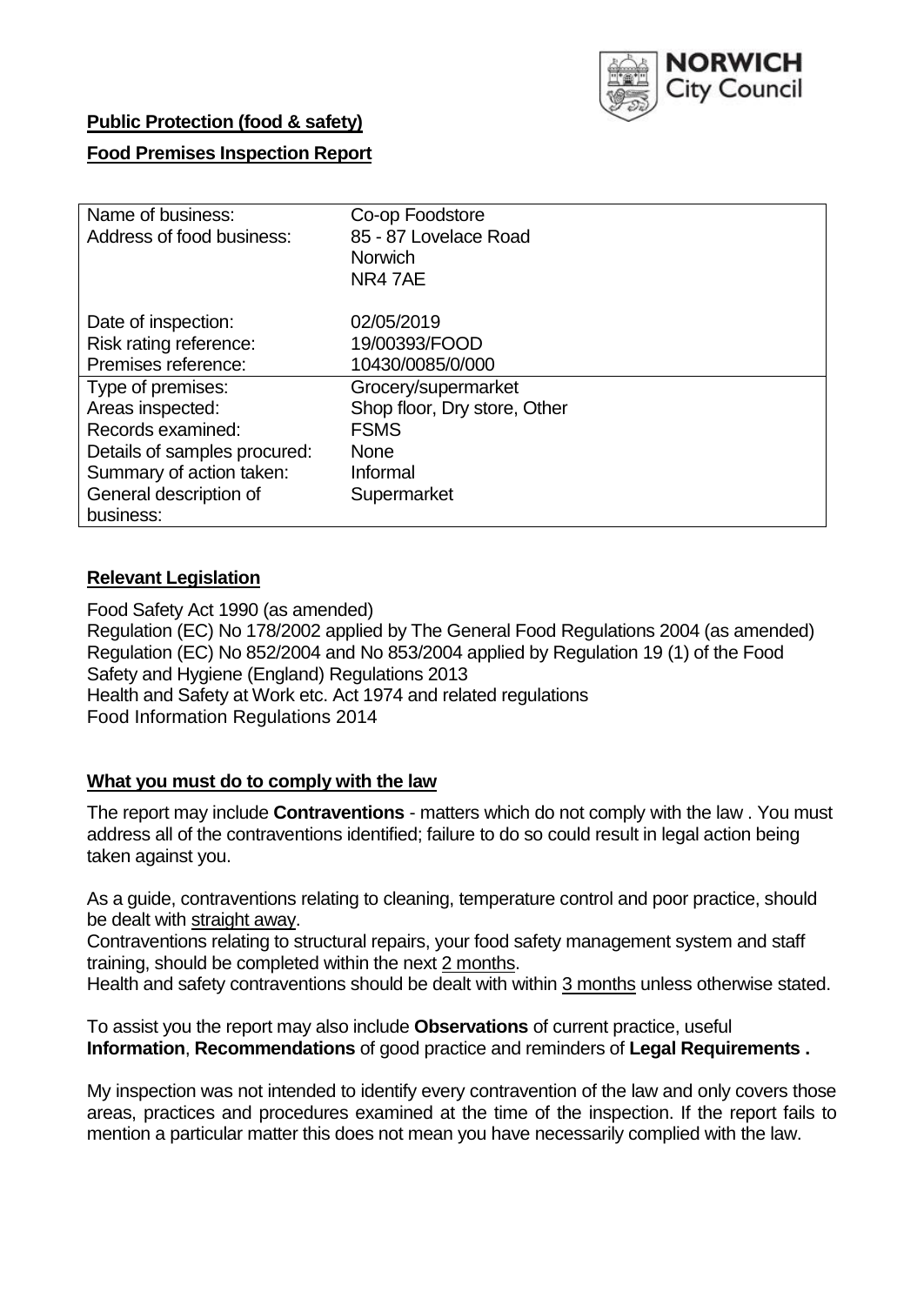# **Food Hygiene Rating Re-Scoring Visit**

Date: 25<sup>th</sup> September 2019

Following the previous inspection a re-rating visit was requested. The revised score is indicated here. The results of the original inspection are listed below.

Your revised Food Hygiene Rating is 5 – a very good standard



**Observation** I was pleased to see the following

- The cleaning company comes in more regularly and a cleaning scheduled in now on the wall
- All dates on high risk products are checked and recorded

**Contravention** the wall and floor where the bananas are stored needs repair. However you informed me that this is due to be reviewed during the next refurbishment

# **FOOD SAFETY**

## **How we calculate your Food Hygiene Rating:**

The food safety section has been divided into the three areas which you are scored against for the hygiene rating: 1. food hygiene and safety procedures, 2. structural requirements and 3. confidence in management/control procedures. Each section begins with a summary of what was observed and the score you have been given. Details of how these scores combine to produce your overall food hygiene rating are shown in the table.

| <b>Compliance Area</b>                     |          |                 |          | <b>You Score</b> |                |           |           |    |      |  |  |
|--------------------------------------------|----------|-----------------|----------|------------------|----------------|-----------|-----------|----|------|--|--|
| <b>Food Hygiene and Safety</b>             |          |                 |          | $\Omega$         | 5              | 10        | 15        | 20 | 25   |  |  |
| <b>Structure and Cleaning</b>              |          |                 | $\Omega$ | 5                | 10             | 15        | 20        | 25 |      |  |  |
| Confidence in management & control systems |          |                 | $\Omega$ | 5                | 10             | 15        | 20        | 30 |      |  |  |
|                                            |          |                 |          |                  |                |           |           |    |      |  |  |
| <b>Your Total score</b>                    | $0 - 15$ | <b>20</b>       |          | $25 - 30$        |                | $35 - 40$ | $45 - 50$ |    | > 50 |  |  |
| <b>Your Worst score</b>                    | 5        | 10 <sup>1</sup> | 10       |                  | 15             |           | 20        |    |      |  |  |
|                                            |          |                 |          |                  |                |           |           |    |      |  |  |
| <b>Your Rating is</b>                      | 5        |                 |          | 3                | $\overline{2}$ |           |           |    |      |  |  |

000300

Your Food Hygiene Rating is 3 - a generally satisfactory standard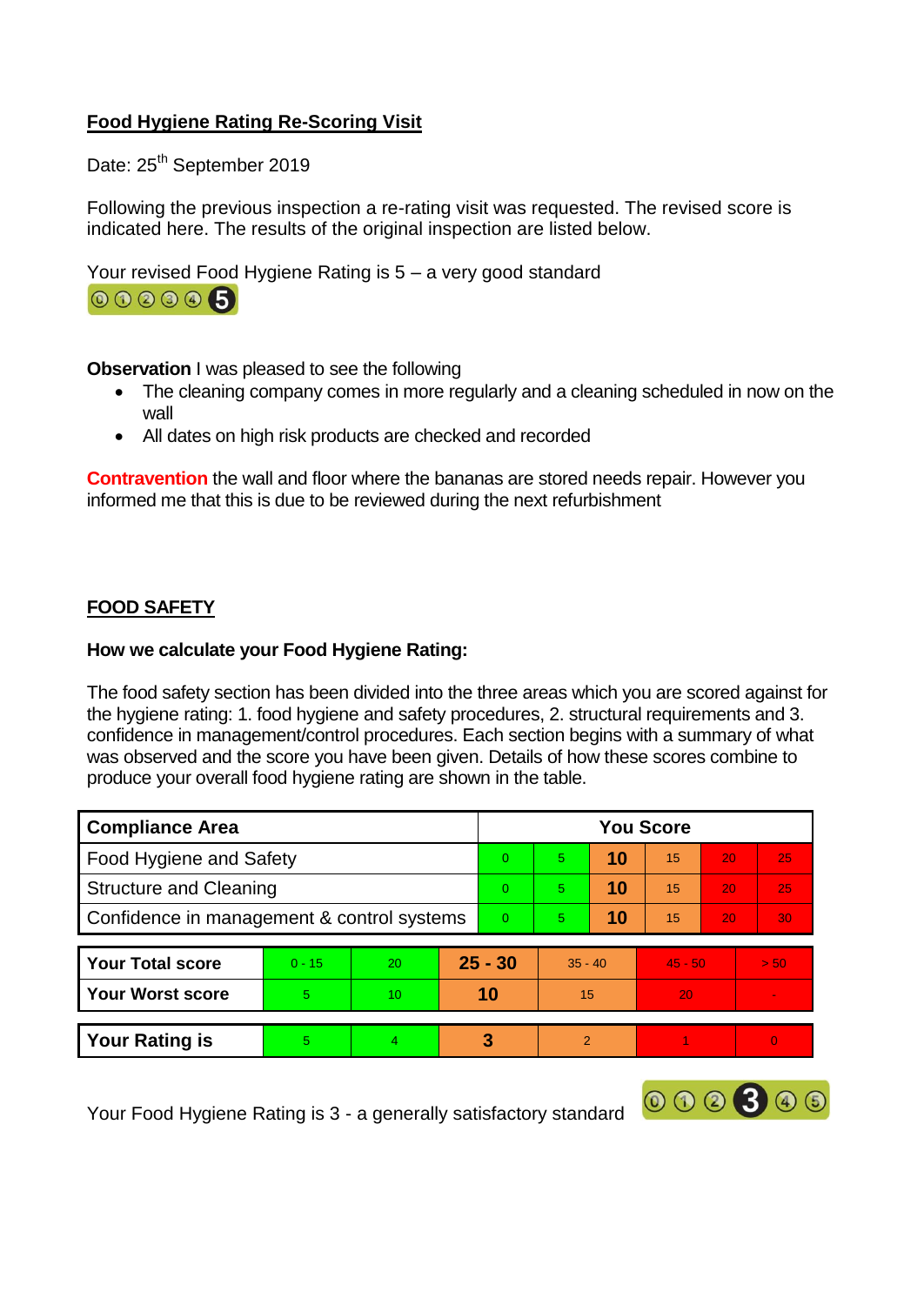# **1. Food Hygiene and Safety**

Food hygiene standards are generally satisfactory and maintained. There is evidence of some non-compliance with legal requirements. Some lapses are evident however generally you have satisfactory food handling practices and procedures and adequate control measures to prevent cross-contamination are in place. The contraventions require your attention; although not critical to food safety they may become so if not addressed. **(Score 10)**

## Hand-washing

**Contravention** The following indicated that hand-washing was not suitably managed:

- The drainage to the wash hand basin was inadequate
- Wash hand basins were dirty
- No bin was available
- Informed sink used to wash hands is also used to clean slush machine and empty cleaning buckets. You must have designated handwash basin

## Personal Hygiene

**Observation** I was pleased to see that standards of personal hygiene were high.

# Unfit food

**Contravention** The following foods were past the USE BY date and were thrown away:

• Ham and Egg sandwich use by date 01/05/19

# **2. Structure and Cleaning**

The structure facilities and standard of cleaning and maintenance are of a generally satisfactory standard but there are some repairs and/or improvements which are required in order for you to comply with the law. Pest control and waste disposal provisions are adequate. The contraventions require your attention; although not critical to food safety they may become so if not addressed. **(Score 10)**

# Cleaning of Structure

**Contravention** The following items were dirty and require more frequent and thorough cleaning:

- Behind and under equipment
- High level cleaning
- Cables and fittings on walls
- Flooring in corners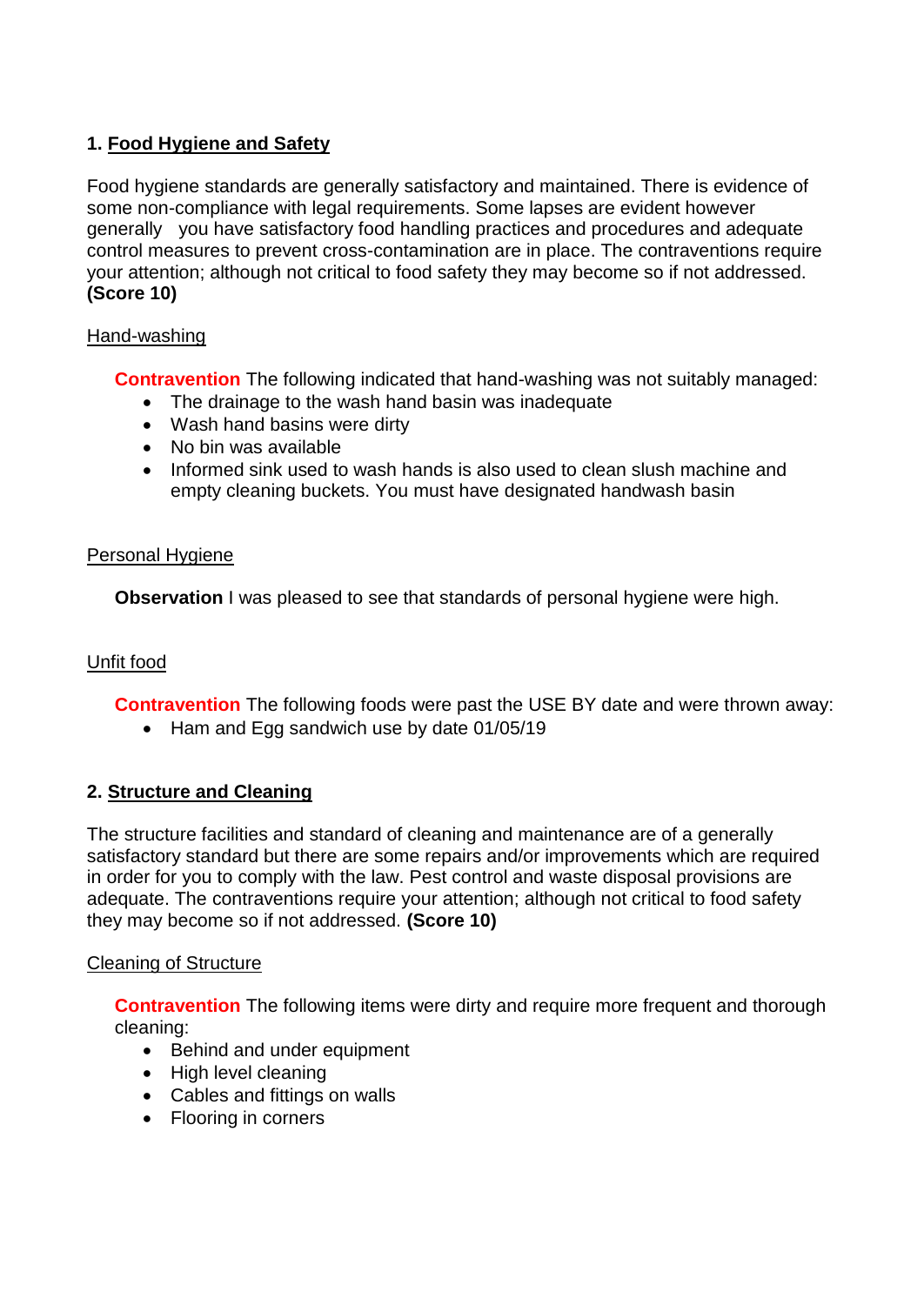Cleaning of Equipment and Food Contact Surfaces

**Contravention** The following items are dirty and must be cleaned:

- Fridge shelving
- Hand contact surfaces
- Grills to fridges
- Hooks and pipework in walk-in fridge

#### **Maintenance**

**Contravention** The following had not been suitably maintained and must be repaired or replaced:

- Soap and towel dispensers
- Plastic curtain to storeroom
- Seal to drinks fridge
- Cracked windows in store room

# **3. Confidence in Management**

There are generally satisfactory food safety controls in place although there is evidence of some non-compliance with the law. All the significant food hazards are understood and controls are in place. Your records are appropriate and generally maintained but some deficiencies were identified. Some minor issues were identified relating to staff supervision and training. You have a satisfactory track record. The contraventions require your attention; although not critical to food safety they may become so if not addressed. **(Score 10)**

# Proving Your Arrangements are Working Well

**Contravention** The following matters are needed in order to demonstrate your food safety management system is working as it should:

- Maintenance recording
- Daily records
- Cleaning schedule
- Need to ensure you are following procedures in your food safety management system e.g doing stock checks rather than signing them off when they have not been done.

#### Waste Food and other Refuse

**Observation** You had measures in place to dispose of waste food appropriately and were employing the services of an approved waste contractor.